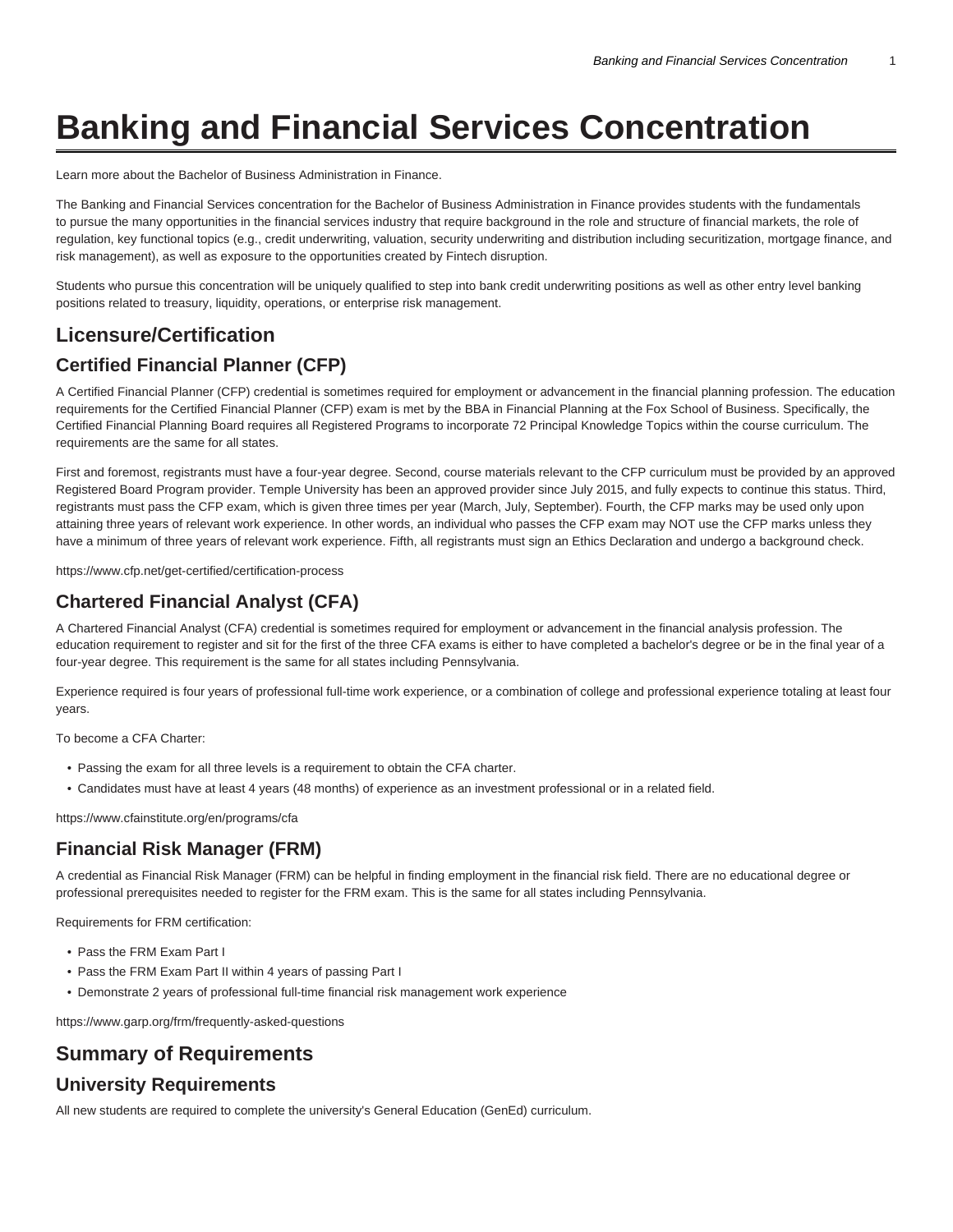Note that students not continuously enrolled who have not been approved for a Leave of Absence or study elsewhere must follow University requirements current at the time of re-enrollment.

#### **College Requirements**

Students must meet [College Graduation Requirements](https://bulletin.temple.edu/undergraduate/fox-business-management/#requirementstext) for the Bachelor of Business Administration, including the requirements of the major listed below. Students must attain an overall GPA of 2.0 and a 2.0 GPA in the major to graduate as a Finance major.

## **Major Requirements**

Students must follow the Major Requirements and College Requirements current at the time of declaration. Students not continuously enrolled who have not been approved for a Leave of Absence or study elsewhere must follow University, College, and Major requirements current at the time of reenrollment.

#### **Requirements of Banking and Financial Services Concentration**

| Code                           | <b>Title</b>                                           | <b>Credit</b><br><b>Hours</b> |
|--------------------------------|--------------------------------------------------------|-------------------------------|
| <b>FIN 3504</b>                | Intermediate Corporate Finance                         | 3                             |
| <b>FIN 3507</b>                | Security Analysis and Portfolio Management             | 3                             |
| <b>FIN 3551</b>                | International Finance                                  | 3                             |
| <b>FIN 4596</b>                | Seminar in Corporate Finance <sup>2</sup>              | 3                             |
| Select three of the following: |                                                        | 9                             |
| <b>FIN 3505</b>                | Bank Enterprise Risk Management                        |                               |
| <b>FIN 3506</b>                | Derivatives and Financial Risk Management              |                               |
| FIN 3512                       | <b>Financial Modeling</b>                              |                               |
| FIN 3515                       | <b>Financial Markets and Institutions for Business</b> |                               |
| <b>FIN 3522</b>                | <b>Advanced Portfolio Analysis</b>                     |                               |
| <b>FIN 3526</b>                | <b>Commercial Credit Risk Analysis</b>                 |                               |
| <b>Total Credit Hours</b>      |                                                        | 21                            |

1 FIN 3551 replaces IB 3101 in the upper division foundation. This course is not calculated in the major GPA.

 $\overline{2}$ This major capstone is taken in the final semester and all prerequisites must be met.

# **Suggested Academic Plan**

# **Bachelor of Business Administration in Finance: Banking and Financial Services Concentration**

#### **Requirements for New Students starting in the 2021-2022 Academic Year**

Please note that this plan is suggested only, ensuring prerequisites are met.

|                             | <b>Term Credit Hours</b>                    | 16                  |
|-----------------------------|---------------------------------------------|---------------------|
| <b>GenEd Breadth Course</b> |                                             | 3                   |
| IH 0851 or 0951             | Intellectual Heritage I: The Good Life [GY] | 3                   |
| <b>LGLS 1101</b>            | <b>Legal Environment of Business</b>        | 3                   |
| <b>ECON 1102</b>            | Microeconomic Principles                    | 3                   |
| <b>STAT 1102</b>            | <b>Quantitative Methods for Business II</b> | 4                   |
| <b>Spring</b>               |                                             |                     |
|                             | <b>Term Credit Hours</b>                    | 16                  |
| <b>GenEd Breadth Course</b> |                                             | 3                   |
| ENG 0802, 0812, or 0902     | Analytical Reading and Writing [GW]         | 4                   |
| <b>HRM 1101</b>             | Leadership and Organizational Management    | 3                   |
| <b>ECON 1101</b>            | Macroeconomic Principles                    | 3                   |
| <b>STAT 1001</b>            | <b>Quantitative Methods for Business I</b>  | 3                   |
| Fall                        |                                             | <b>Credit Hours</b> |
| Year 1                      |                                             |                     |
|                             |                                             |                     |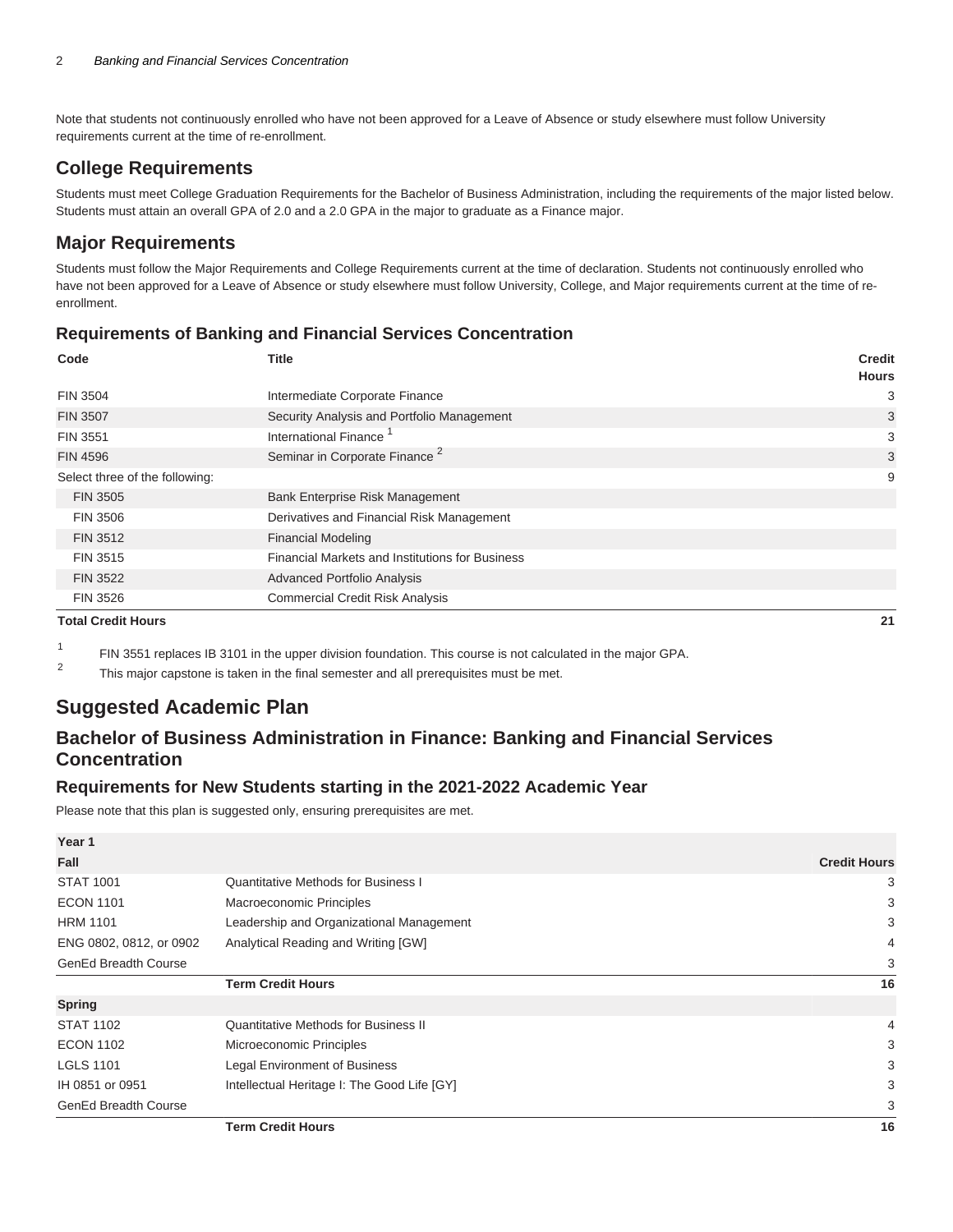| Year 2                       |                                                                                 |    |
|------------------------------|---------------------------------------------------------------------------------|----|
| Fall                         |                                                                                 |    |
| <b>STAT 2103</b>             | Statistical Business Analytics (waives GenEd Quantitative Literacy requirement) | 4  |
| <b>ACCT 2101</b>             | <b>Financial Accounting</b>                                                     | 3  |
| MIS 2101                     | <b>Digital Systems</b>                                                          | 3  |
| <b>MKTG 2101</b>             | Marketing Management                                                            | 3  |
| IH 0852 or 0952              | Intellectual Heritage II: The Common Good [GZ]                                  | 3  |
|                              | <b>Term Credit Hours</b>                                                        | 16 |
| <b>Spring</b>                |                                                                                 |    |
| <b>ACCT 2102</b>             | Managerial Accounting                                                           | 3  |
| <b>BA 2101</b>               | Professional Development Strategies                                             | 1  |
| <b>BA 2196</b>               | <b>Business Communications [WI]</b>                                             | 3  |
| <b>RMI 2101</b>              | Introduction to Risk Management                                                 | 3  |
| <b>FIN 3101</b>              | <b>Financial Management</b>                                                     | 3  |
| <b>GenEd Breadth Course</b>  |                                                                                 | 3  |
|                              | <b>Term Credit Hours</b>                                                        | 16 |
| Year <sub>3</sub>            |                                                                                 |    |
| Fall                         |                                                                                 |    |
| <b>MSOM 3101</b>             | <b>Operations Management</b>                                                    | 3  |
| BA 3102                      | <b>Business Society and Ethics</b>                                              | 3  |
| Select one of the following: |                                                                                 | 3  |
| <b>FIN 3504</b>              | Intermediate Corporate Finance                                                  |    |
| <b>FIN 3507</b>              | Security Analysis and Portfolio Management                                      |    |
| <b>GenEd Breadth Course</b>  |                                                                                 | 3  |
| <b>GenEd Breadth Course</b>  |                                                                                 | 3  |
|                              | <b>Term Credit Hours</b>                                                        | 15 |
| <b>Spring</b>                |                                                                                 |    |
| <b>BA 3103</b>               | Integrative Business Applications                                               | 3  |
| Select one of the following: |                                                                                 | 3  |
| <b>FIN 3504</b>              | Intermediate Corporate Finance                                                  |    |
| <b>FIN 3507</b>              | Security Analysis and Portfolio Management                                      |    |
| Select one of the following: |                                                                                 | 3  |
| <b>FIN 3505</b>              | Bank Enterprise Risk Management                                                 |    |
| <b>FIN 3506</b>              | Derivatives and Financial Risk Management                                       |    |
| FIN 3512                     | <b>Financial Modeling</b>                                                       |    |
| FIN 3515                     | <b>Financial Markets and Institutions for Business</b>                          |    |
| <b>FIN 3522</b>              | Advanced Portfolio Analysis                                                     |    |
| <b>FIN 3526</b>              | <b>Commercial Credit Risk Analysis</b>                                          |    |
| <b>GenEd Breadth Course</b>  |                                                                                 | 3  |
| <b>Free Elective</b>         |                                                                                 | 3  |
|                              | <b>Term Credit Hours</b>                                                        | 15 |
| Year 4                       |                                                                                 |    |
| Fall                         |                                                                                 |    |
| <b>BA 4101</b>               | <b>Global Business Policies</b>                                                 | 3  |
| <b>FIN 3551</b>              | <b>International Finance</b>                                                    | 3  |
| Select one of the following: |                                                                                 | 3  |
| <b>FIN 3505</b>              | Bank Enterprise Risk Management                                                 |    |
| <b>FIN 3506</b>              | Derivatives and Financial Risk Management                                       |    |
| FIN 3512                     | <b>Financial Modeling</b>                                                       |    |
| FIN 3515                     | Financial Markets and Institutions for Business                                 |    |
| <b>FIN 3522</b>              | Advanced Portfolio Analysis                                                     |    |
| FIN 3526                     | <b>Commercial Credit Risk Analysis</b>                                          |    |